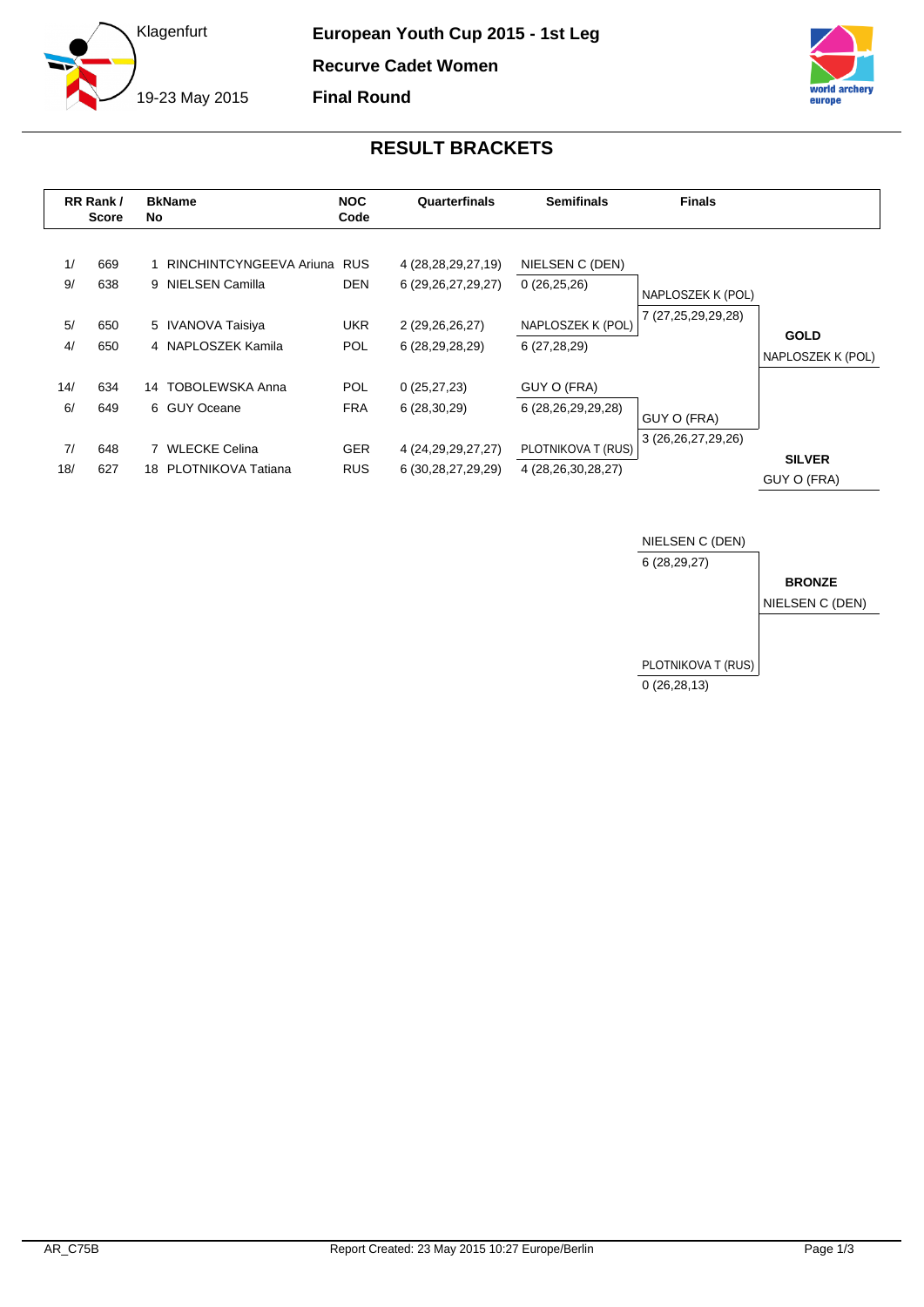



## **RESULT BRACKETS**

|            | RR Rank/<br><b>Score</b> | No | <b>BkName</b>                                | <b>NOC</b><br>Code       | 1/24<br>Elimin. Round                 | 1/16<br>Elimin, Round                         | 1/8<br>Elimin. Round     | Quarterfinals                        |
|------------|--------------------------|----|----------------------------------------------|--------------------------|---------------------------------------|-----------------------------------------------|--------------------------|--------------------------------------|
|            |                          |    |                                              |                          |                                       |                                               |                          |                                      |
| 1/         | 669                      |    | 1 RINCHINTCYNGEEVA Ariuna RUS                |                          |                                       | RINCHINTCYNGEEVA A (RUS)                      |                          |                                      |
|            |                          |    | pre-seeded in 1/16th                         |                          |                                       | 6 (29, 25, 22, 25)                            | RINCHINTCYNGEEVA A (RUS) |                                      |
|            |                          |    |                                              |                          |                                       |                                               | 6 T.9* (28,27,24,25,28)  |                                      |
| 33/<br>32/ | 528<br>550               |    | 33 VAN NOTEN Liesbeth<br>32 HEYKANTS Julia   | <b>BEL</b><br><b>BEL</b> | 2 (17,21,24,22)<br>6 (25, 25, 21, 27) | <b>HEYKANTS J (BEL)</b><br>2 (25, 22, 23, 18) |                          |                                      |
|            |                          |    |                                              |                          |                                       |                                               |                          | RINCHINTCYNGEEVA A (RUS)             |
| 17/        | 628                      |    | 17 ANDREOLI Tatiana                          | <b>ITA</b>               |                                       | ANDREOLI T (ITA)                              |                          | 4 (28,28,29,27,19)                   |
|            |                          |    | -Bye-                                        |                          |                                       | 6 (27,27,26,28)                               | ANDREOLI T (ITA)         |                                      |
|            |                          |    |                                              |                          |                                       |                                               | 5 T.9 (26,27,26,26,27)   |                                      |
| 16/        | 630                      |    | -Bye-<br>16 JUSZCZUK Gloria                  | POL                      |                                       | JUSZCZUK G (POL)<br>2 (23, 25, 27, 26)        |                          |                                      |
|            |                          |    |                                              |                          |                                       |                                               |                          |                                      |
| $9/$       | 638                      |    | 9 NIELSEN Camilla                            | DEN                      |                                       | NIELSEN C (DEN)                               |                          |                                      |
|            |                          |    | -Bye-                                        |                          |                                       | 7 (22, 27, 27, 26, 27)                        | NIELSEN C (DEN)          |                                      |
|            |                          |    |                                              |                          |                                       |                                               | 7 (27,29,26,26)          |                                      |
| 24/        | 610                      |    | -Bye-<br>24 RET Sara                         | <b>ITA</b>               |                                       | <b>RET S (ITA)</b><br>3 (23, 17, 25, 26, 22)  |                          |                                      |
|            |                          |    |                                              |                          |                                       |                                               |                          | NIELSEN C (DEN)                      |
| 25/        | 609                      |    | 25 PALAMARCHUK Tamara                        | <b>UKR</b>               |                                       | PALAMARCHUK T (UKR)                           |                          | 6 (29, 26, 27, 29, 27)               |
|            |                          |    | -Bye-                                        |                          |                                       | 7 (22,27,28,26,25)                            | PALAMARCHUK T (UKR)      |                                      |
|            |                          |    |                                              |                          |                                       |                                               | 1 (27,26,25,24)          |                                      |
| 8/         | 639                      |    | pre-seeded in 1/16th<br>8 ATANASOVA Yordanka | <b>BUL</b>               |                                       | ATANASOVA Y (BUL)<br>3 (26, 23, 28, 25, 24)   |                          |                                      |
|            |                          |    |                                              |                          |                                       |                                               |                          |                                      |
| 5/         | 650                      |    | 5 IVANOVA Taisiya                            | <b>UKR</b>               |                                       | <b>IVANOVA T (UKR)</b>                        |                          |                                      |
|            |                          |    | pre-seeded in 1/16th                         |                          |                                       | 7 (29, 27, 27, 28)                            | <b>IVANOVA T (UKR)</b>   |                                      |
|            |                          |    | -Bye-                                        |                          |                                       | ANDERSEN K (DEN)                              | 7 (22,26,29,28,27)       |                                      |
| 28/        | 584                      |    | 28 ANDERSEN Kirstine                         | <b>DEN</b>               |                                       | 1 (12,27,23,22)                               |                          |                                      |
|            |                          |    |                                              |                          |                                       |                                               |                          | <b>IVANOVA T (UKR)</b>               |
| 21/        | 618                      |    | 21 TETSMANN Maris                            | <b>EST</b>               |                                       | TETSMANN M (EST)                              |                          | 2 (29, 26, 26, 27)                   |
|            |                          |    | -Bye-                                        |                          |                                       | 2 (29, 26, 22, 24)                            | ANAGOZ YE (TUR)          |                                      |
|            |                          |    | -Bye-                                        |                          |                                       | ANAGOZ YE (TUR)                               | 3 (25,26,28,26,26)       |                                      |
| 12/        | 635                      |    | 12 ANAGOZ Yasemin Ecem                       | <b>TUR</b>               |                                       | 6 (27,27,27,26)                               |                          |                                      |
|            |                          |    |                                              |                          |                                       |                                               |                          |                                      |
| 13/        | 635                      |    | 13 LAHARNAR Ivana                            | <b>SLO</b>               |                                       | LAHARNAR I (SLO)                              |                          |                                      |
|            |                          |    | -Bye-                                        |                          |                                       | 6 T.9 (24, 25, 27, 27, 30)                    | LAHARNAR I (SLO)         |                                      |
|            |                          |    | -Bye-                                        |                          |                                       | SHMULSKA I (UKR)                              | 1 (26, 25, 27, 25)       |                                      |
| 20/        | 624                      |    | 20 SHMULSKA Iryna                            | <b>UKR</b>               |                                       | 5 T.8 (25,27,24,27,27)                        |                          |                                      |
|            |                          |    |                                              |                          |                                       |                                               |                          | NAPLOSZEK K (POL)<br>6 (28,29,28,29) |
| 29/        | 576                      |    | 29 VRSALOVIC Lucija                          | <b>CRO</b>               |                                       | VRSALOVIC L (CRO)                             |                          |                                      |
|            |                          |    | -Bye-                                        |                          |                                       | 0(23,23,23)                                   | NAPLOSZEK K (POL)        |                                      |
|            |                          |    | pre-seeded in 1/16th                         |                          |                                       | NAPLOSZEK K (POL)                             | 7 (26,28,28,26)          |                                      |
| 4/         | 650                      |    | 4 NAPLOSZEK Kamila                           | POL                      |                                       | 6 (26,28,28)                                  |                          |                                      |